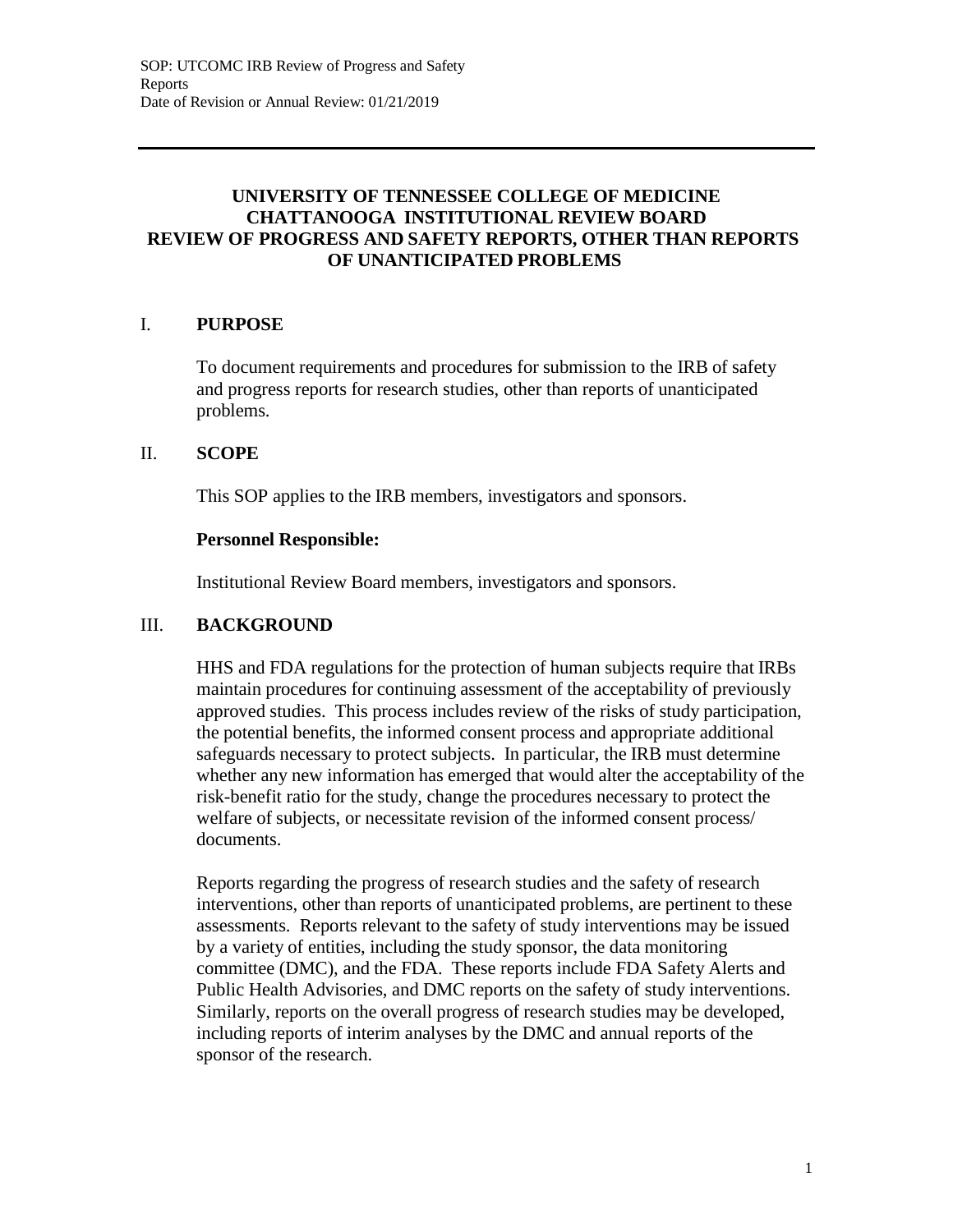It is important that the IRB review these various reports in a timely fashion to assure that its judgments regarding the acceptability of` the risk/benefit ratio, the procedures necessary for protecting the welfare of subjects, and the adequacy of the consent documents/process are based on complete, accurate and current information.

## **In Accordance With:**

45 CFR 46; 21 CFR 56

*Compliance with this policy also requires compliance with state or local laws or regulations that provide additional protections for human subjects.*

# IV. **PROCEDURES**

- 1. The principal investigator shall forward all safety and progress reports (other than reports of unanticipated problems) supplied by the sponsor to the IRB within 10 working days of their receipt by the principal investigator. Reports to be submitted include, but are not limited to, the following:
	- a. FDA Safety Alerts
	- b. FDA Public Health Advisories
	- c. DSMB reports
	- d. Sponsor interim or annual reports

Reports of unanticipated problems, including adverse events, should be submitted in accord with UTCOMC IRB SOP: Reporting Unanticipated Problems, including Adverse Events.

- 2. The principal investigator will review each report and provide the IRB with his or her assessment of whether any changes in the risk-benefit ratio for the study, study procedures, or the informed consent document/process are necessitated based on the report being submitted.
- 3. The Principal Investigator will use the **Revision/Change** Form C within IRBNet to submit the reports outlined in item #1 for IRB review.
- 4. The principal investigator will apply his/her electronic signature to the form prior to submission to the IRB.
- 5. Upon receipt of a progress or safety report, the administrative staff will electronically forward it to a Chair or designee for review. Based on the review, a preliminary determination will be made about whether the report requires a revision of the protocol, the informed consent document/process, or